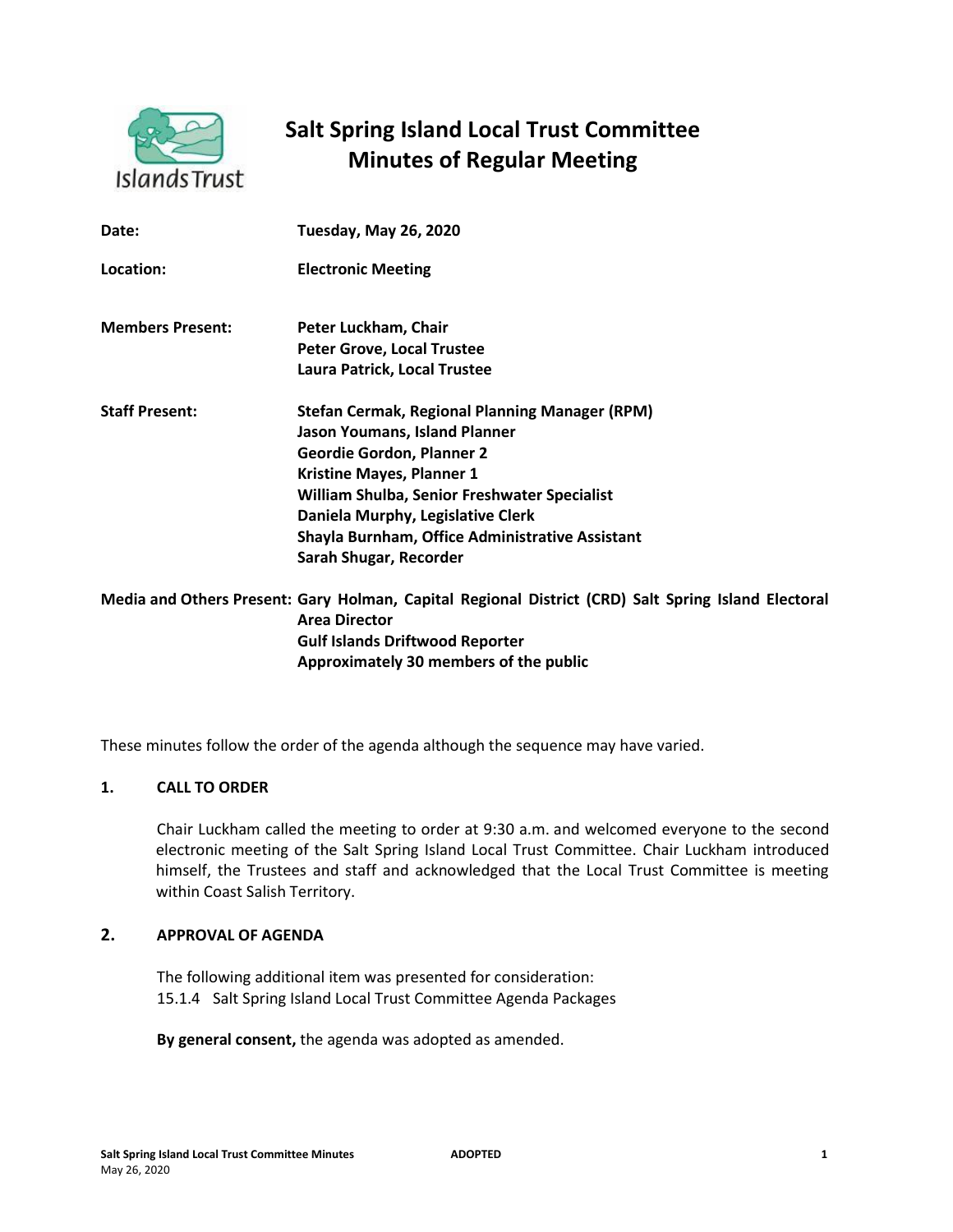# **3. TRUSTEE REPORTS**

Trustee Grove presented the following report:

- Has been attending weekly meeting with MLA Adam Olsen regarding COVID-19 response and recovery;
- Attended a Salt Spring Alliance meeting on May 25, 2020 regarding the New Normal How Can Salt Spring Come Back Better;
- Acknowledged staff for support in transitioning to electronic meetings.

Trustee Patrick presented the following report:

- The Salt Spring Climate Action Plan public engagement process has launched. The link to the survey is [https://saltspringclimate.ethelo.net/](https://saltspringclimate.ethelo.net/?fbclid=IwAR1aYzNZZFvESMlQs8vBbKMp8EYvknIHwHocLVD8jGE9iznmdq7RR0hpc1U) and the survey closes on June 20, 2020.
- The Business and Farm Response and Recovery Plan Task Force continue to meet every second week. Please see the Info Hub COVID-19 at <https://hub.ruralislandspartnership.ca/> and details regarding the agriculture plan are available at [plantofarm.org;](http://plantofarm.org/)
- The Housing Working Group work continues and the group is aiming to present a proposal for a housing planning project in the next month or two.
- The Centre for Rural Health Research, within the University of British Columbia's Department of Family Practice in partnership with the BC Rural Health Network has created a COVID-19 survey to learn from rural and remote BC communities about their experiences and responses to COVID-19. The survey can be found at<http://bit.ly/RERCOVID-19> - the survey is available on an ongoing basis, with no established end date;
- Attended a meeting regarding Forest Education;
- Has been attending weekly meetings with MLA Adam Olsen regarding COVID-19 response and recovery.

## **4. CHAIR'S REPORT**

Chair Luckham reported he has been attending bi-weekly meetings with Island Health regarding the BC COVID-19 Restart Plan. The next Trust Council will be an electronic meeting held on June 15 to 17, 2020 and the deadline for delegation requests is May 26, 2020.

# **5. CRD DIRECTOR'S REPORT**

Director Holman presented the following report:

- The Salt Spring Island Transportation Commission will meet on May 26, 2020 regarding the first phase of the North Ganges Transportation Plan network;
- The Salt Spring Island Transit service fares will be reintroduced on June 1, 2020;
- The Salt Spring Island Parks and Recreation Commission has received approval for a grant for an addition to the Rainbow Road Indoor Pool that will provide a space for childcare and future multi-use purposes;
- Concerns continue regarding people gathering in Centennial Park including social distancing concerns, alcohol consumption and disorderly conduct. Director Holman is working with Salt Spring Island Community Services to provide outreach and shelter space for the unsheltered community.
- Director Holman is also working with Island Health regarding outreach to provide COVID-19 health screening and testing for the homeless community;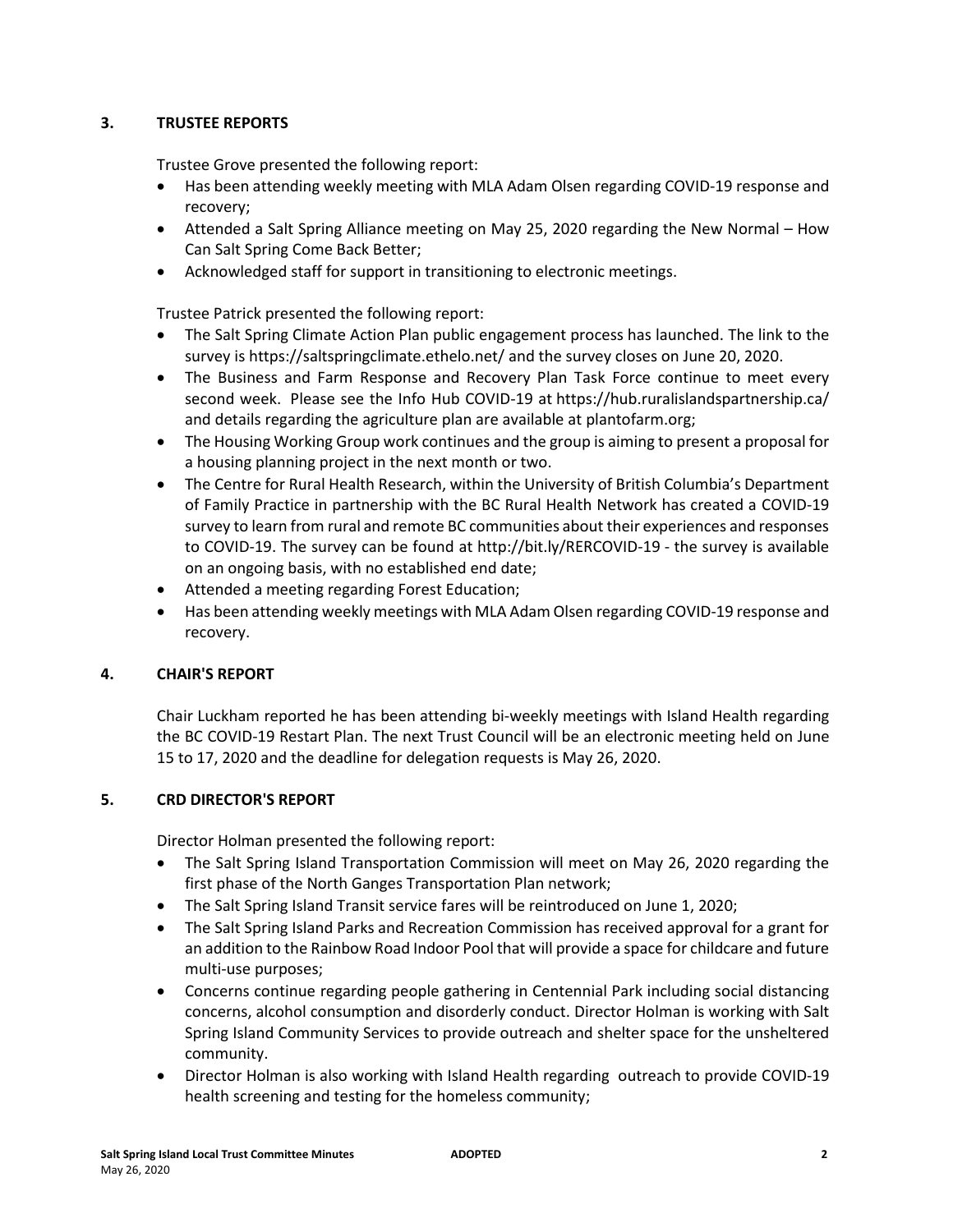- The CRD has approved coordination of a water sustainability study for Weston Lake.
- Expressed support for legalization of secondary suites in the Fulford Village, based on water availability.
- The Salt Spring Island Fire Protection District will host a community wood-chipping program that will provide on-site chipping to local residents. The program is funded by the CRD.

## **6. CORRESPONDENCE**

Correspondence received concerning current applications and/or projects is posted to the SSI LTC webpage.

**6.1 C. Carthew, Centre for Rural Health Research to LTC - Dated April 21, 2020 - Concerning Rural Evidence Review Project and Survey** 

The correspondence was received.

## **SS-2020-051**

## **It was MOVED and SECONDED,**

that the Salt Spring Island Local Trust Committee direct staff to post the link to the Rural Evidence Review Project and Survey to the Islands Trust website.

**CARRIED**

## **6.2 R. Lobalbo to LTC - Dated April 23, 2020 - Concerning electronic meetings**

The correspondence was received.

# **6.3 M. Leichter to LTC - Dated April 26, 2020 - Concerning support for new proposed bylaw enforcement policy**

The correspondence was received.

# **6.4 S. and R. Tarasoff to LTC - Dated April 27, 2020 - Concerning support for new proposed bylaw enforcement policy**

The correspondence was received.

**6.5 W. and D. Hewitt to LTC - Dated April 27, 2020 - Concerning support for new proposed bylaw enforcement policy** 

The correspondence was received.

**6.6 I. Peace to LTC - Dated April 28, 2020 - Concerning support for new proposed bylaw enforcement policy** 

The correspondence was received.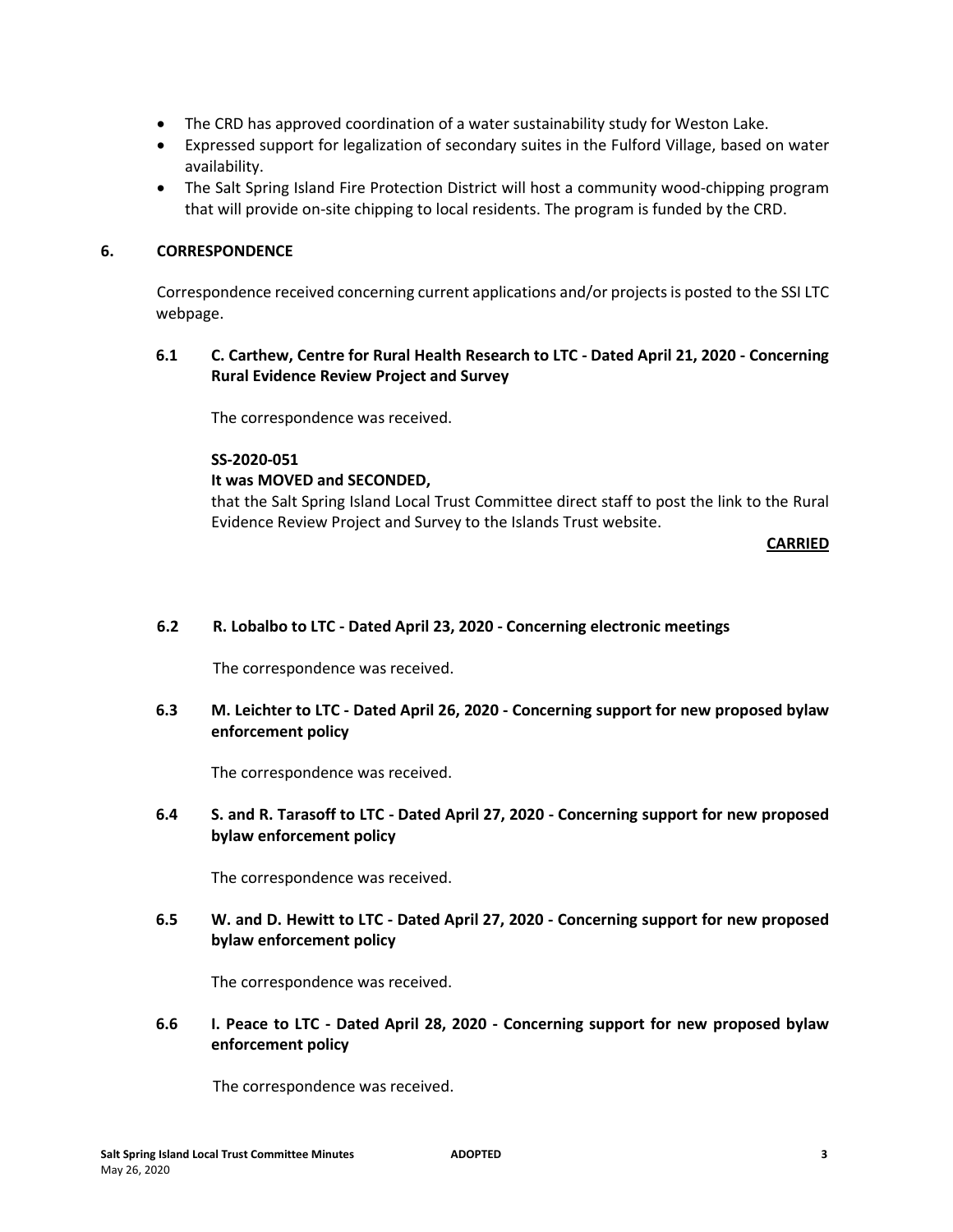**6.7 L. Windsor to LTC - Dated May 2, 2020 - Concerning support for new proposed bylaw enforcement policy** 

The correspondence was received.

**6.8 Salt Spring Island Fire Rescue to LTC, Dated April 30, 2020 - Concerning update to new Ganges fire hall** 

The correspondence was received.

**6.9 Salt Spring Island Fire Rescue to LTC, Dated May 14, 2020 - Concerning Fire Rescue Needs and Assessment Project Update #4: Planning During COVID-19** 

The correspondence was received.

**6.10 D. McKerrell on behalf of Saltspring Marina, to LTC - Dated May 7, 2020 - Concerning float homes at the Saltspring Marina** 

The correspondence was received.

**6.11 D. Morrison, North Pender Island Trustee, to LTC - Dated May 15, 2020 - Concerning Southern Gulf Island Secretariat - Request for Participation and Funding** 

The correspondence was received.

#### **SS-2020-052**

#### **It was MOVED and SECONDED,**

that the Salt Spring Island Local Trust Committee support the formation of and funding for a Southern Gulf Island Secretariat as described in Trustee Morrison's May 15, 2020 letter to the Trust Programs Committee.

#### **CARRIED**

**6.12 Dr. Tara Martin, UBC Department of Forest and Conservation Sciences, to LTC - Dated May 20, 2020 - Concerning Conservation Science work in the Salish Sea** 

The correspondence was received.

#### **7. DELEGATIONS**

#### **7.1 W. Hewitt - Regarding Proposed Bylaw No. 520 (377 Seymour Heights, SSI)**

Wayne Hewitt expressed concerns regarding proposed Bylaw No. 520 (377 Seymour Heights) including the septic system calculations, the groundwater license calculations; groundwater contamination from chemotherapy pharmaceutical medications; impacts to the Fulford Creek watershed and the Burgoyne Bay watershed.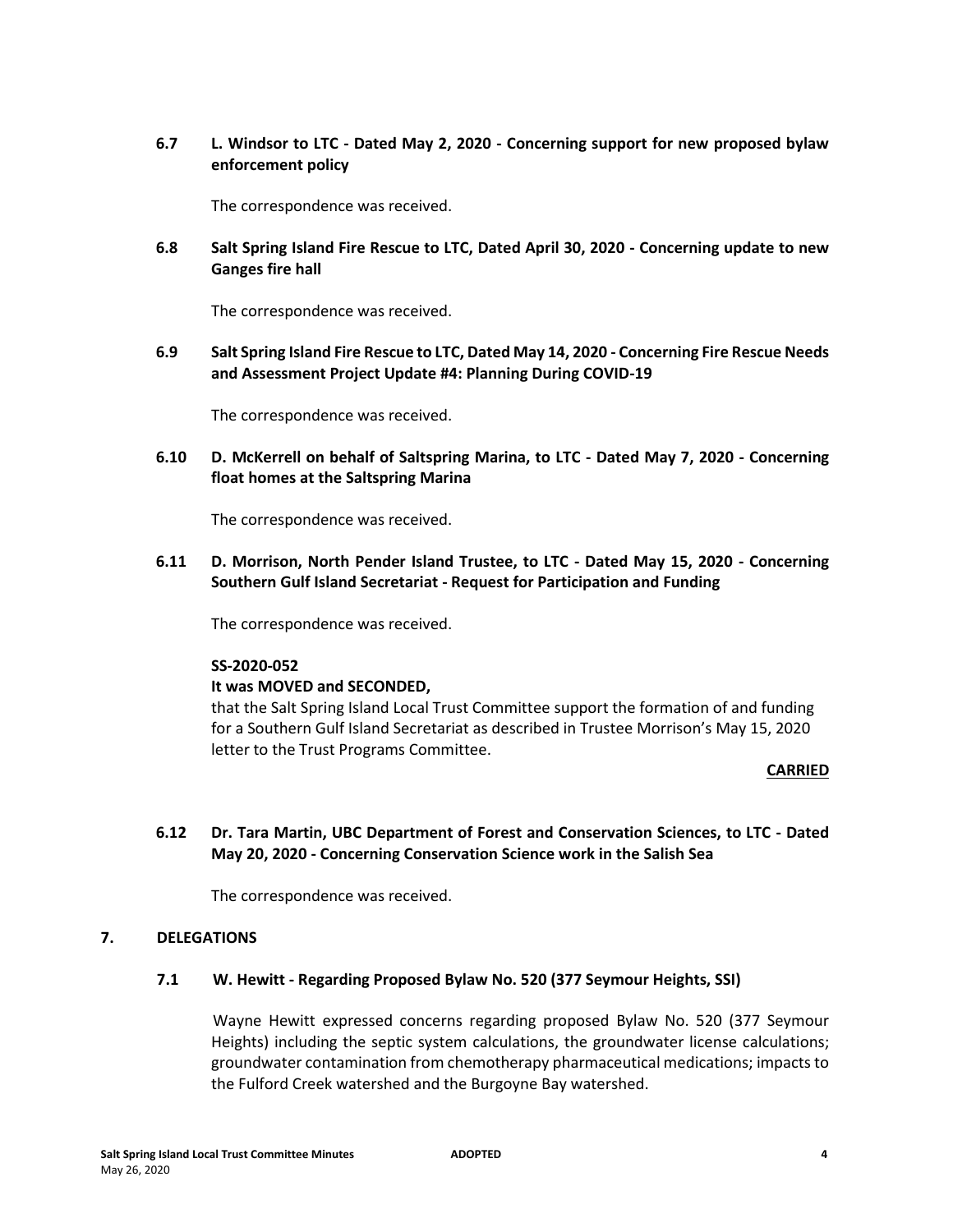## **8. TOWN HALL AND QUESTIONS**

Chair Luckham opened the Town Hall at 10:23 a.m.

Eight members of the public expressed support for the Pitchfork Social Event Series to be held on the subject property for SS-TUP-2020.1 (- 315 Robinson Road).

The meeting recessed at 10:50 a.m. and reconvened at 10:57 a.m.

## **9. APPLICATIONS AND REFERRALS**

## **9.1 SS-TUP-2020.2 - S. Zacharias, Cedar Mountain Studios - 180 Thomas Road**

Planner Mayes presented a memorandum dated May 15, 2020 regarding reconsideration of a decision of an official under Salt Spring Island Local Trust Committee Development Approval Information Bylaw No. 175.

Applicant Suzanne Zacharias spoke to the application.

#### **SS-2020-053**

## **It was MOVED and SECONDED,**

that the Salt Spring Island Local Trust Committee does not require a Watercourse Assessment as per the Salt Spring Island Local Trust Committee Development Approval Information Bylaw No. 175 (SS-TUP-2020.2, 180 Thomas Road).

#### **CARRIED**

## **9.2 SS-DVP-2020.3 - H. Barber - 163 Thomas Road, SSI**

Planner Mayes presented a staff report dated May 4, 2020 regarding a Development Variance Permit to decrease setbacks between two buildings and make lawful siting for three existing buildings and one structure**.**

Applicant Holly Barber spoke to the application.

#### **SS-2020-054**

#### **It was MOVED and SECONDED,**

that the Salt Spring Island Local Trust Committee amend permit SS-DVP-2020.3 as follows: the setback between the accessory building and single-family dwelling is reduced from 1.06 metres to 0 metres (163 Thomas Road).

#### **CARRIED**

#### **SS-2020-055**

## **It was MOVED and SECONDED,**

that the Salt Spring Island Local Trust Committee amend permit SS-DVP-2020.3 as follows: remove section 4.3.1(3) Setback from interior side lot line: 3.0 m. and "to reduce the interior side lot line setback from 3.0m to 0.15m to make lawful an existing accessory buildings labeled "Boat Shelter", "Tin Shed" and "Woodshed." (163 Thomas Road).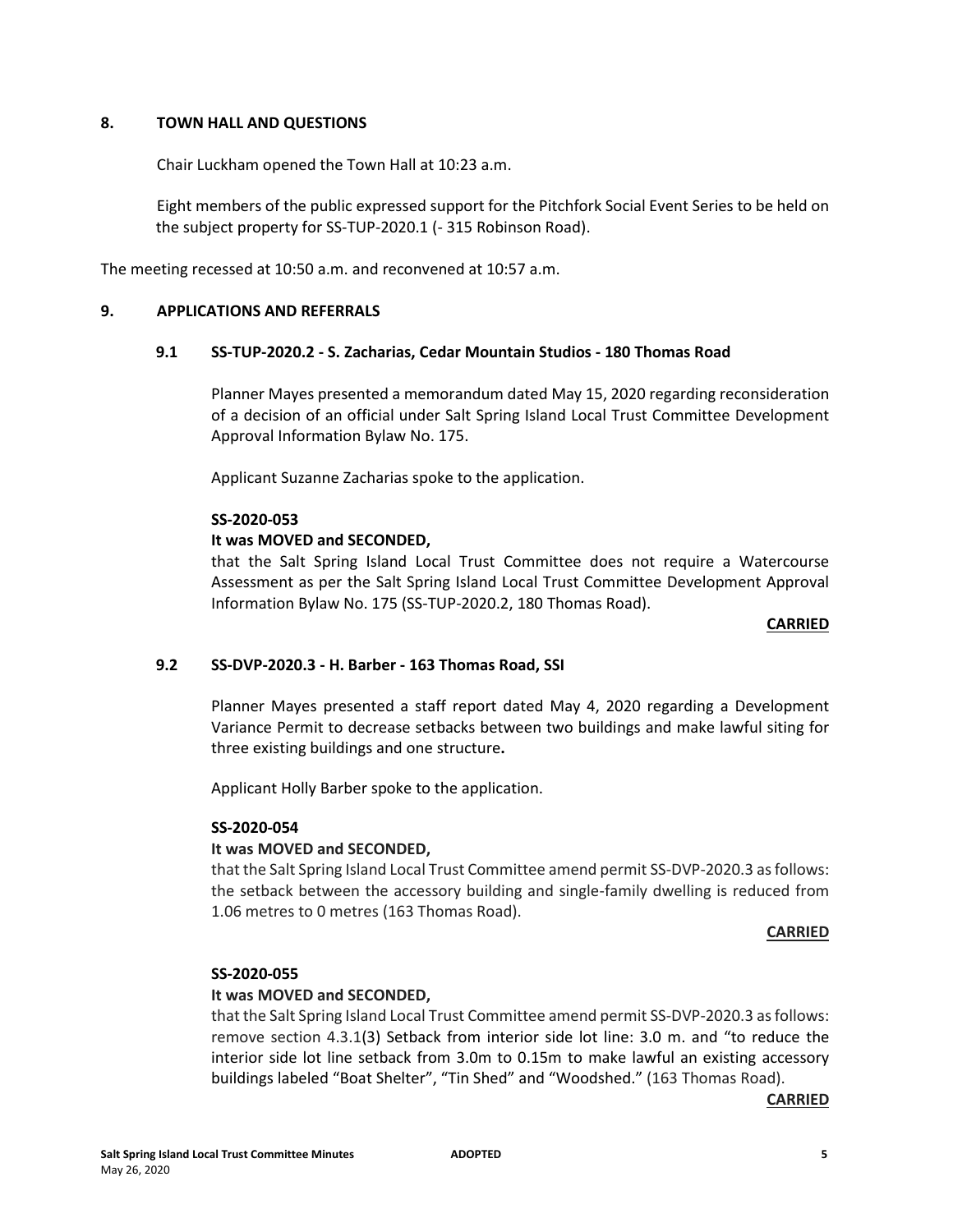## **SS-2020-056**

## **It was MOVED and SECONDED,**

that the Salt Spring Island Local Trust Committee approve issuance of SS-DVP-2020.3 as amended (163 Thomas Road).

## **SS-2020-057**

#### **It was MOVED and SECONDED,**

that the Salt Spring Island Local Trust Committee direct staff to not forward application SS-DVP-2020.3 to bylaw enforcement at this time (163 Thomas Road).

#### **CARRIED**

**CARRIED**

## **9.3 SS-DVP-2020.1 - S. Carr - 130 Langs Road, SSI**

Planner Mayes presented a staff report dated May 4, 2020 regarding a Development Variance Permit to increase the permitted amount of accessory floor area, decrease setbacks between two buildings and make lawful siting for an existing building.

Applicant Sally Carr spoke to the application.

Trustee Patrick expressed concerns regarding the potential for additional dwelling units on the property and associated impacts to St. Mary Lake watershed.

#### **SS-2020-058**

## **It was MOVED and SECONDED,**

that the Salt Spring Island Local Trust Committee approve issuance of SS-DVP-2020.1 conditional upon receipt of a letter of credit for the installation of a rain garden in the amount of nine hundred dollars (\$900.00) (130 Langs Road).

> **CARRIED Trustee Patrick OPPOSED**

The meeting recessed at 11:54 for lunch and reconvened at 12:30 p.m.

## **9.4 SS-RZ-2018.2 - J. Cade - 133, 177 and 201 Suneagle Drive, SSI**

Planner Gordon presented a staff report dated May 15, 2020 regarding to a proposal to rezone three properties from Rural Watershed 1 (RW1) to Rural (R), and to amend the Official Community Plan land use designations from Watershed and Islet Residential (WIR) to Rural Neighbourhoods (RL).

Applicant John Cade spoke to the application.

#### **SS-2020-059**

#### **It was MOVED and SECONDED,**

that the Salt Spring Island Local Trust Committee proceed no further with application SS-RZ-2018.2 (133, 177 and 201 Suneagle Drive).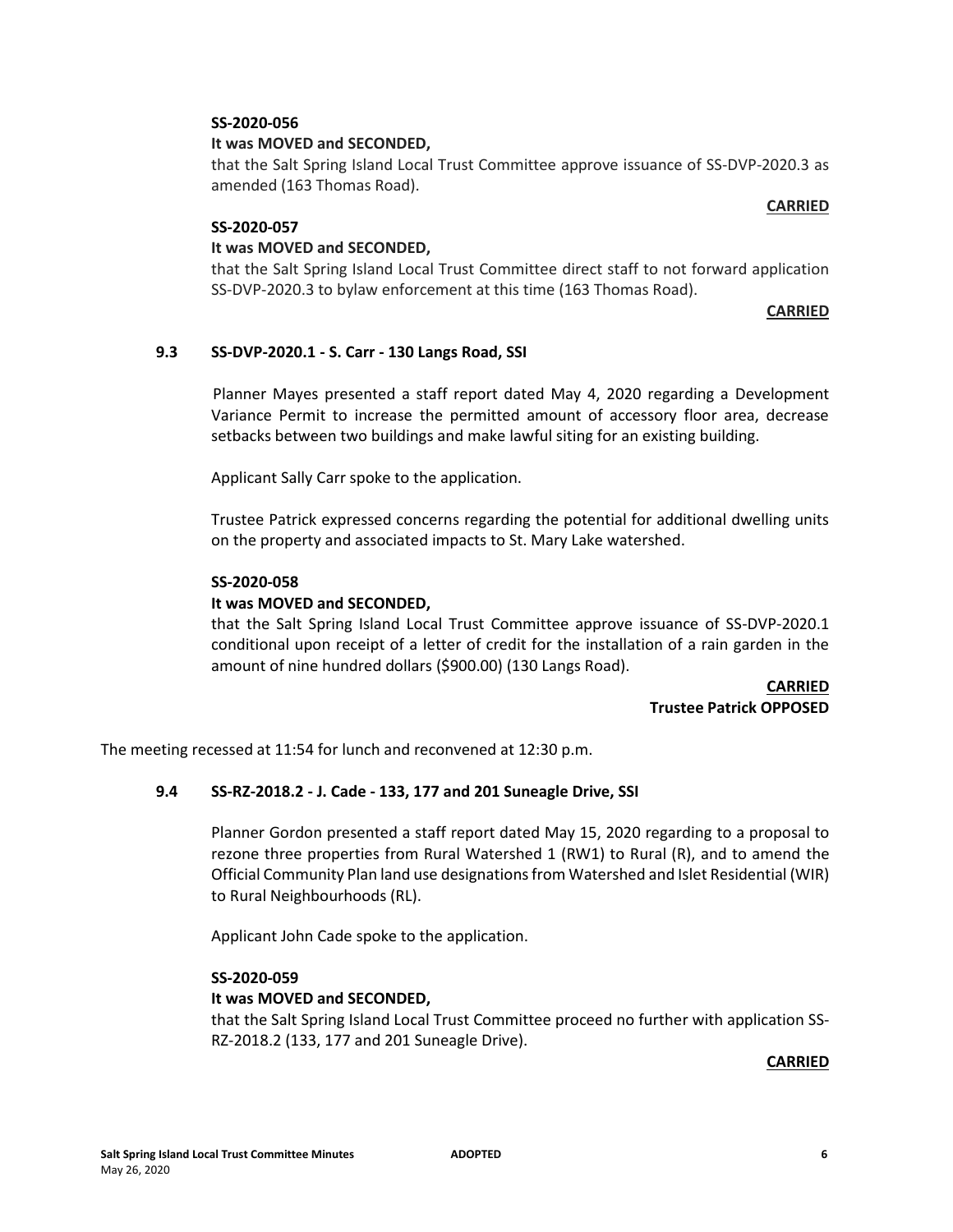## **9.5 SS-RZ-2013.7 - E. Booth, Salt Spring Ventures Inc. - Lot 10, Park Drive, SSI**

Planner Youmans presented a staff report dated May 12, 2020 regarding a Proposed Land Use Bylaw Amendment to Increase Density.

Applicant Eric Booth spoke to the application.

#### **SS-2020-060**

## **It was MOVED and SECONDED,**

that the Salt Spring Island Local Trust Committee agree that file SS-RZ-2013.7 be put in abeyance for a period of six months (Lot 10, Park Drive).

#### **CARRIED**

## **9.6 SS-RZ-2019.2 - Proposed Bylaw No. 519 - P. Busby, Sobeys Inc. - 127 Lower Ganges Road, SSI (Thrifty Liquor Store)**

RPM Cermak presented a staff report dated May 19, 2020 regarding a Land Use Bylaw Amendment to permit a Liquor Store at Thrifty Foods Liquor.

#### **SS-2020-061**

## **It was MOVED and SECONDED,**

that the Salt Spring Island Local Trust Committee Bylaw No. 519, cited as "Salt Spring Island Land Use Bylaw No. 355, 1999, Amendment No.2, 2019" be adopted.

#### **CARRIED**

The meeting recessed at 2:07 p.m. and reconvened at 2:17 p.m.

#### **10. PREVIOUS MEETINGS**

## **10.1 Draft Minutes of the Salt Spring Island Local Trust Committee**

## **10.1.1 Draft Minutes of the April 28, 2020 SSI LTC Regular Meeting**

The following item was presented for consideration:

 Item 7.8 Housing Working Group - replace "Trustee Patrick reported the Housing Working Group is working on a proposal for a phased approach to develop a housing planning project with the purpose of impacts of housing while expanding options." with "Trustee Patrick reported the Housing Working Group is working on a proposal for a phased approach to develop a housing planning project with the purpose of reducing impacts of housing while expanding options."

**By general consent,** the minutes of the April 28, 2020 Salt Spring Island Local Trust Committee meeting were adopted as amended.

#### **10.2 Resolutions Without Meeting Report - None**

#### **10.3 Draft Minutes of the Advisory Planning Commissions - None**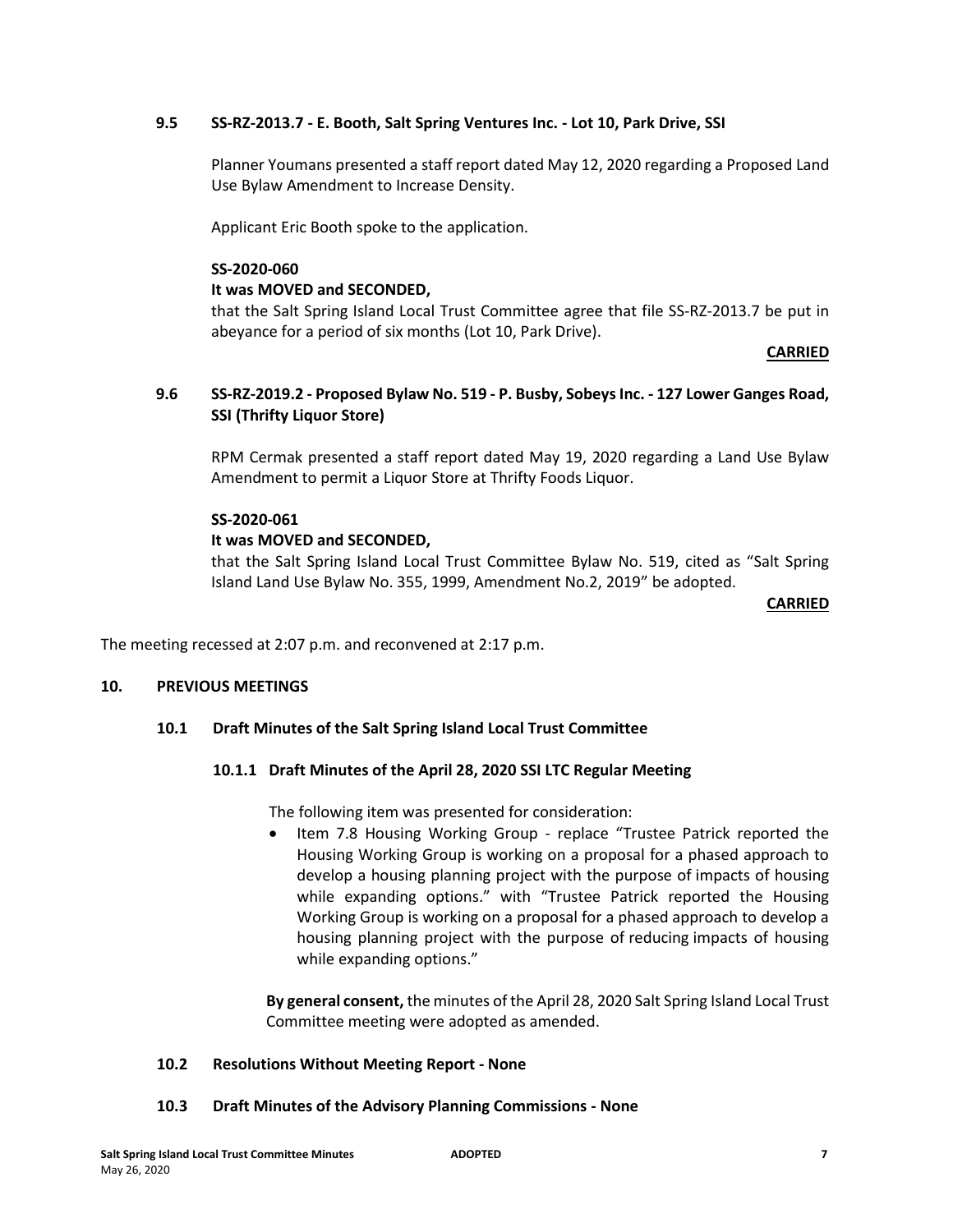## **10.4 Salt Spring Island Local Trust Committee Public Hearing Record - None**

## **11. PREVIOUS MEETINGS BUSINESS ARISING FROM MINUTES**

#### **11.1 Follow-Up Action List**

The report was received.

# **12. COMMUNITY INFORMATION MEETING – None**

## **13. PUBLIC HEARING – None**

## **14. REPORTS**

**14.1 Policy and Standing Resolutions List** 

The report was received.

## **14.2 Work Program Top Priorities Report**

The report was received.

## **14.3 Projects List**

The report was received.

## **14.4 Applications with Status Report**

The report was received.

- **14.5 Expense Report - None**
- **14.6 Islands Trust Conservancy Board Report - None**

## **14.7 Salt Spring Island Watershed Protection Alliance (SSIWPA) Coordinator's Report**

#### **14.7.1 Report dated April 2020**

The report was received.

#### **14.8 Housing Working Group - None**

#### **15. OTHER BUSINESS**

**15.1 New Business**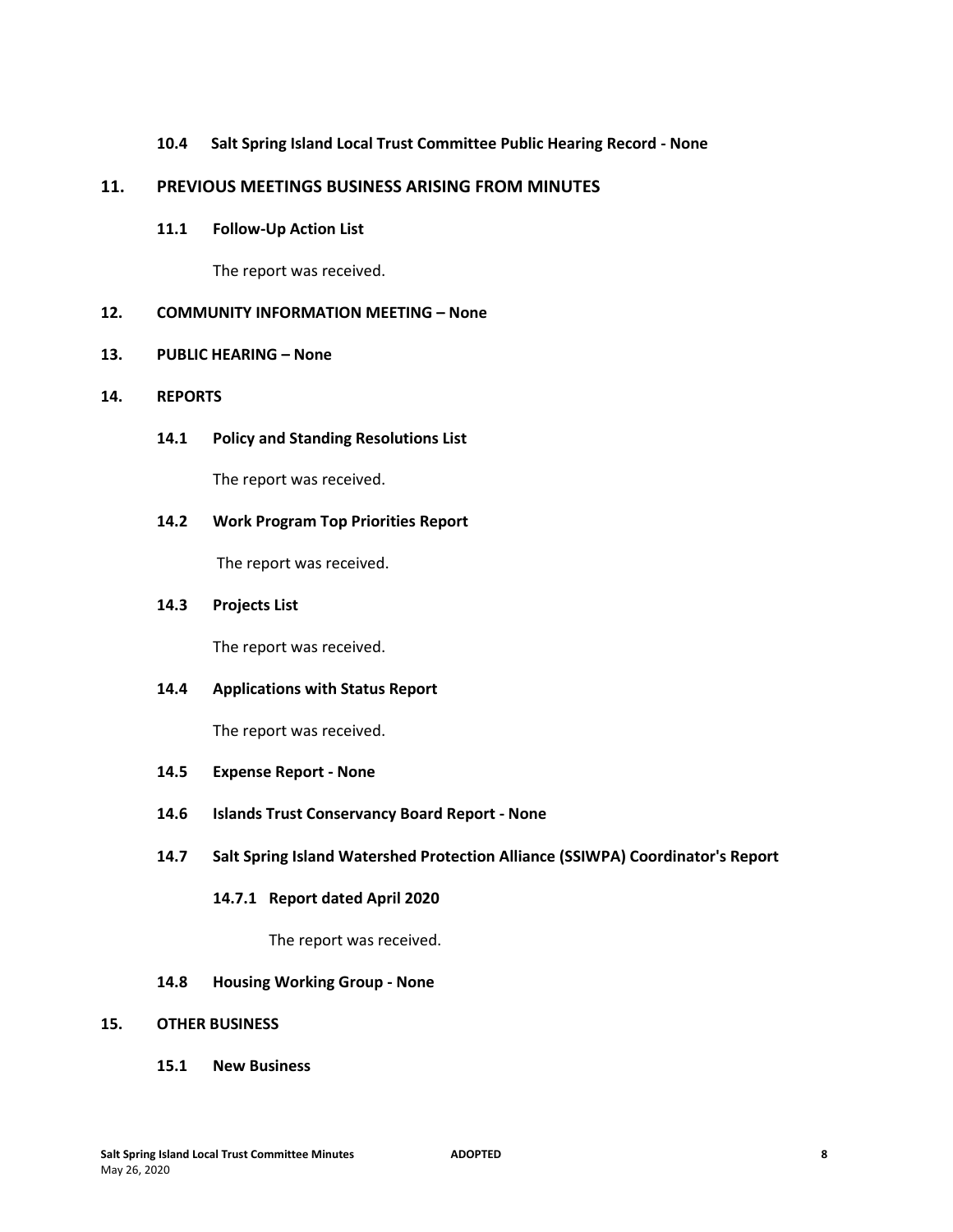#### **15.1.1 2019-2020 Annual Report**

RPM Cermak presented a Request for Decision dated May 11, 2020 regarding the 2019-20 Annual Report – Approval of the Salt Spring Island Local Trust Committee Section.

**By general consent,** the Salt Spring Island Local Trust Committee agreed to amend the draft 2019-20 Annual Report as follows: replace **"**The SSI LTC received and considered 145 applications during the 2019/20 fiscal period: two rezoning applications, 12 development variance permits, 10 development permits, and 104 building permit and crown lease referrals." with **"**The SSI LTC received and considered 145 applications during the 2019/20 fiscal period: two rezoning applications, 12 development variance permits, 10 development permits, and staff processed 104 building permit and crown lease referrals."

#### **SS-2020-062**

#### **It was MOVED and SECONDED,**

that Salt Spring Island Local Trust Committee approve the attached text as amended for inclusion in the 2019-2020 Annual Report for approval by Trust Council and submission to the Minister of Municipal Affairs and Housing.

#### **CARRIED**

#### **15.1.2 Proposal to Develop Coastal Douglas Fir Educational Materials**

RPM Cermak presented a staff report dated May 15, 2020 regarding Coastal Douglas Fir Ecosystem Educational Materials.

#### **SS-2020-063**

#### **It was MOVED and SECONDED,**

that the Salt Spring Island Local Trust Committee endorse the project proposal "Linking Coastal Douglas Fir forests and community health in the Gulf Islands: educational resources for Salt Spring and other Gulf Islanders".

#### **CARRIED**

#### **SS-2020-064**

#### **It was MOVED and SECONDED,**

that the Salt Spring Island Local Trust Committee allocate \$1,500 from its Communications Expense Budget to develop educational materials as proposed in "Linking Coastal Douglas Fir forests and community health in the Gulf Islands: educational resources for Salt Spring and other Gulf Islanders".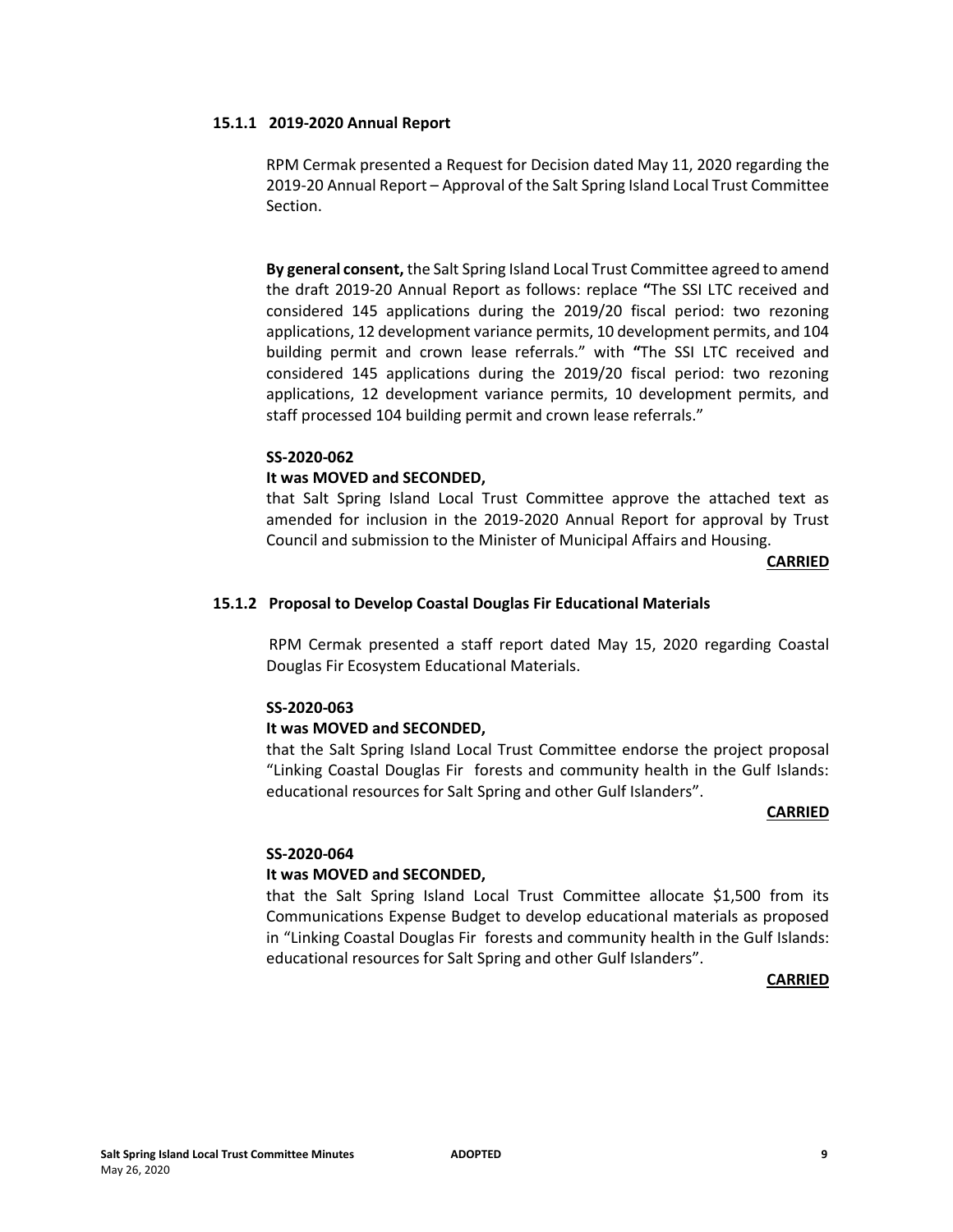#### **SS-2020-065**

## **It was MOVED and SECONDED,**

that the Salt Spring Island Local Trust Committee request the Salt Spring Island Watershed Protection Alliance allocate up to \$4,500 from its education and communications budget towards developing educational materials as described in "Linking Coastal Douglas Fir forests and community health in the Gulf Islands: educational resources for Salt Spring and other Gulf Islanders.

## **CARRIED**

## **15.1.3 Temporary Restaurant Patio Expansions**

RPM Cermak presented a verbal report regarding temporary restaurant patio expansions.

#### **SS-2020-066**

## **It was MOVED and SECONDED,**

that the Salt Spring Island Local Trust Committee direct bylaw enforcement to not enforce against restaurants, liquor primary establishments or manufacturing licenses setting up temporary structures within their respective lots contrary to parking regulations and existing Development Permits while COVID-19 restrictions limiting seating capacity and occupancy are in place and subject to establishments receiving required provincial approvals such as from the Liquor and Cannabis Regulation Branch and establishments following relevant provincial protocols.

#### **CARRIED**

## **15.1.4 Salt Spring Island Local Trust Committee Agenda Packages**

Trustee Patrick verbally presented a suggestion to prepare the agenda packages earlier.

## **SS-2020-067**

#### **It was MOVED and SECONDED,**

that the Salt Spring Island Local Trust Committee direct staff to publically release the agenda package eleven calendar days before a regular scheduled meeting.

**CARRIED**

## **16. LOCAL TRUST COMMITTEE PROJECTS**

#### **16.1 Village Planning in Relation to Top Priorities and Projects**

RPM Cermak presented a staff report dated May 15, 2020 regarding Local Trust Committee Work Program in Relation to Ganges Village Planning.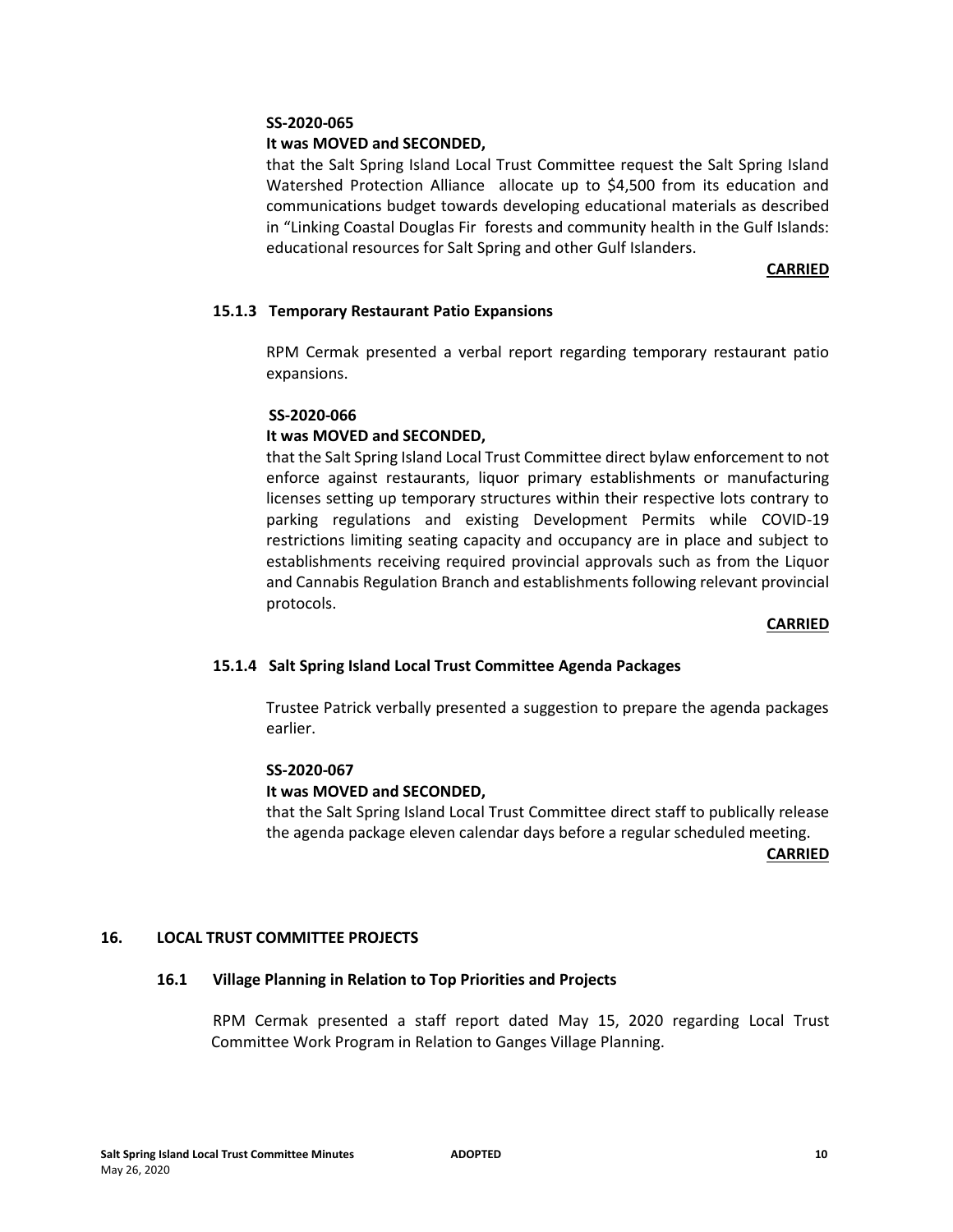## **SS-2020-068**

## **It was MOVED and SECONDED,**

that the Salt Spring Island Local Trust Committee direct staff to schedule a special meeting for Trustees to review top priority projects and resources to support the development of a business case and budget for a Ganges Village Planning project for the 2021/22 fiscal year.

## **CARRIED**

## **SS-2020-069**

# **It was MOVED and SECONDED,**

that the Salt Spring Island Local Trust Committee request staff to respond to the letter received from the Capital Regional District dated February 13, 2020 and advise that the Salt Spring Island Local Trust Committee is willing to explore the feasibility of a rezoning process.

#### **CARRIED**

# **16.2 Water Sustainability Proof of Water for a Subdivision; and Consideration of Project Charter Endorsement**

Planner Youmans presented a staff report dated May 19, 2020 regarding proof of sustainable water in subdivision applications.

## **SS-2020-070**

## **It was MOVED and SECONDED,**

that the Salt Spring Island Local Trust Committee refer the May 26, 2020 "Proof of Sustainable Water in Subdivision Applications" staff report to the Salt Spring Island Watershed Protection Alliance Technical Working Group and request recommendations to amend the Salt Spring Island Land Use Bylaw to strengthen groundwater protection during the subdivision approval process.

#### **DEFEATED**

## **Chair Luckham, Trustee Patrick and Trustee Grove Opposed**

#### **SS-2020-071**

## **It was MOVED and SECONDED,**

that the Salt Spring Island Local Trust Committee amend the project charter "Proof of Sustainable Water – Subdivision version 1" attached as Appendix 1 to the staff report of May 26, 2020 as follows: modify the second bullet in the In Scope Section to say "in cooperation with the SSIWPA Technical Working Group and Provincial agencies in bylaw development" and remove "SSIWPA Technical Working Group" from the third bullet in the In Scope Section.

## **CARRIED**

## **SS-2020-072**

## **It was MOVED and SECONDED,**

that the Salt Spring Island Local Trust Committee direct staff to draft a bylaw to strengthen groundwater protection during the subdivision approval process in consideration of the project charter.